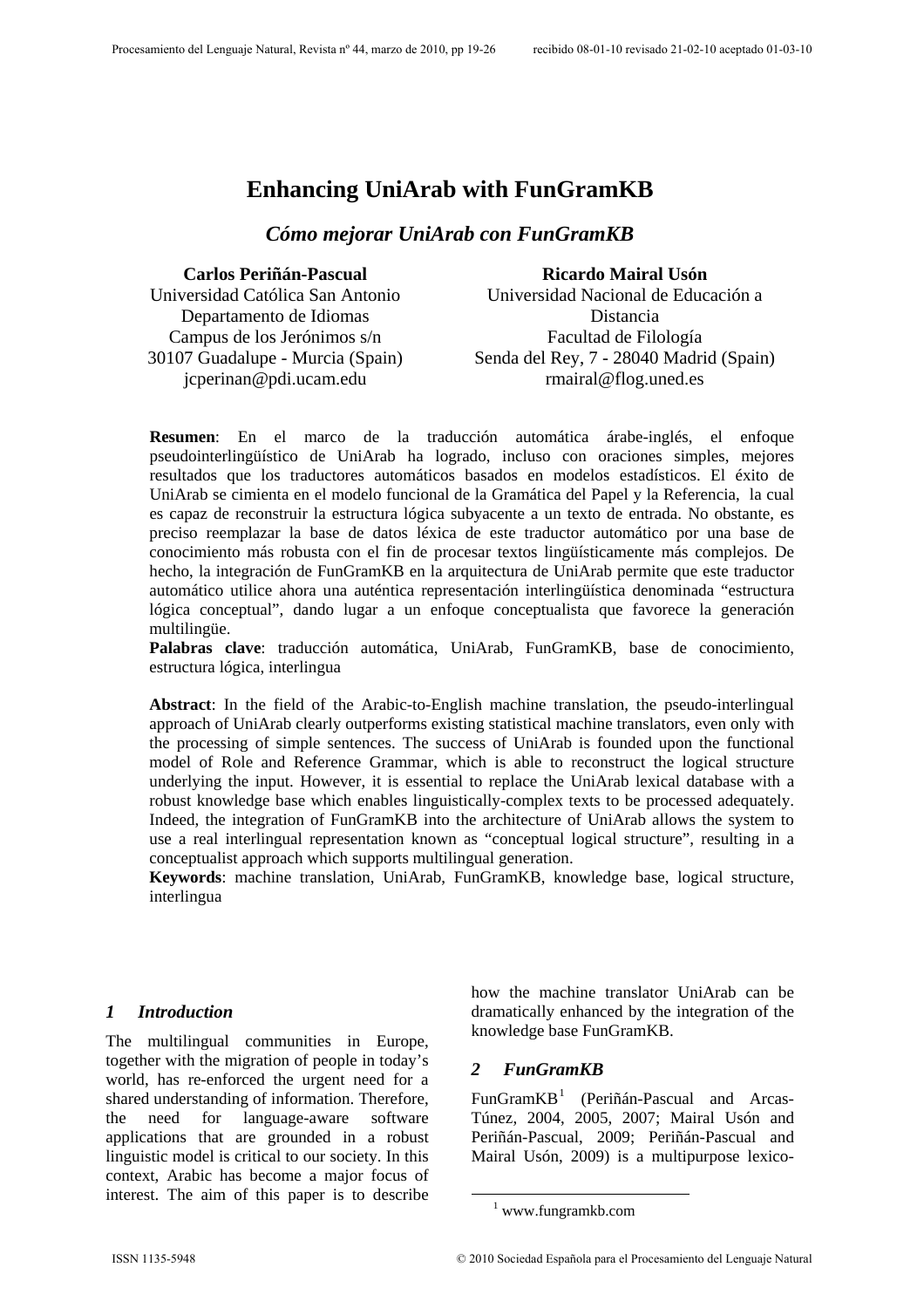conceptual knowledge base for natural language processing systems, and more particularly for natural language understanding. On the one hand, FunGramKB is multipurpose, in the sense that it is both multifunctional and multilingual. Thus, FunGramKB has been designed to be potentially reused in many natural language processing tasks (e.g. information retrieval and extraction, machine translation, dialogue-based systems, etc) and with many natural languages.<sup>[2](#page-1-0)</sup> On the other hand, our knowledge base comprises three major knowledge levels, consisting of several independent but interrelated modules:

Lexical level:

- The Lexicon stores morphosyntactic, pragmatic and collocational information about lexical units.
- The Morphicon helps our system to handle cases of inflectional morphology.

#### Grammatical level:

The Grammaticon is composed of several Constructicon modules<sup>[3](#page-1-1)</sup> whose constructional schemata help Role and Reference Grammar (RRG) to build the semantics-syntax-semantics linkage (Van Valin and LaPolla, 1997; Van Valin, 2005).

Conceptual level:

- The Ontology is presented as a hierarchical catalogue of the concepts that a person has in mind, so here is where semantic knowledge is stored in the form of meaning postulates. The Ontology consists of a general-purpose module (i.e. Core Ontology) and several domain-specific terminological modules (i.e. Satellite Ontologies).
- The Cognicon stores procedural knowledge by means of scripts, i.e. conceptual schemata in which a sequence of

stereotypical actions is organised on the basis of temporal continuity, and more particularly on the basis of Allen's temporal model (Allen, 1983; Allen and Ferguson, 1994).

The Onomasticon stores information about instances of entities and events, such as Bill Gates or 9/11. This module stores two different types of schemata (i.e. snapshots and stories), since instances can be portrayed synchronically or diachronically.

In the FunGramKB architecture, every lexical or grammatical module is languagedependent, whereas every conceptual module is shared by all languages. In other words, computational linguists must develop one Lexicon, one Morphicon and one Grammaticon for English, one Lexicon, one Morphicon and one Grammaticon for Spanish and so on, but knowledge engineers build just one Ontology, one Cognicon and one Onomasticon to process any language input conceptually. In this scenario, the Ontology becomes the pivotal module for the whole architecture.

### *3 UniArab*

UniArab—Universal Arabic Machine Translator (Salem, Hensman and Nolan, 2008a, 2008b; Nolan and Salem, 2009; Salem and Nolan, 2009a, 2009b) is able to provide a working translation of Modern Standard Arabi $c<sup>4</sup>$  $c<sup>4</sup>$  $c<sup>4</sup>$  to English. UniArab covers a representative broad selection of words and can translate simple sentences including intransitive, transitive and ditransitive clauses, as well as copular-like nominative clauses.

UniArab is built upon an interlingua machine translation architecture, which is more flexible and scalable for multilingual generation. Indeed, an accurate representation of the RRG logical structure of an Arabic sentence is one of the primary strengths of UniArab. RRG is one of the most relevant functional models on the linguistic scene today. This grammatical model adopts a communication-and-cognition view of language, i.e. morphosyntactic structures and grammatical rules should be explained in relation to their semantic and communicative

<span id="page-1-0"></span> $\overline{a}$ <sup>2</sup> English and Spanish are fully supported in the current version of FunGramKB, although we have just begun to work with other languages, i.e. German, French, Italian, Bulgarian, Catalan and Arabic.

<span id="page-1-2"></span><span id="page-1-1"></span> $3$  The Grammaticon distinguishes four levels of meaning construction: argumental layer (L1-<br>Construction), implicational layer (L2-Constructicon), implicational layer Constructicon), illocutionary layer (L3- Constructicon), and discoursive layer (L4- Constructicon).

 $\overline{a}$ 4 Modern Standard Arabic is the literary and standard variety of Arabic used in writing and formal speeches today (Schulz 2005).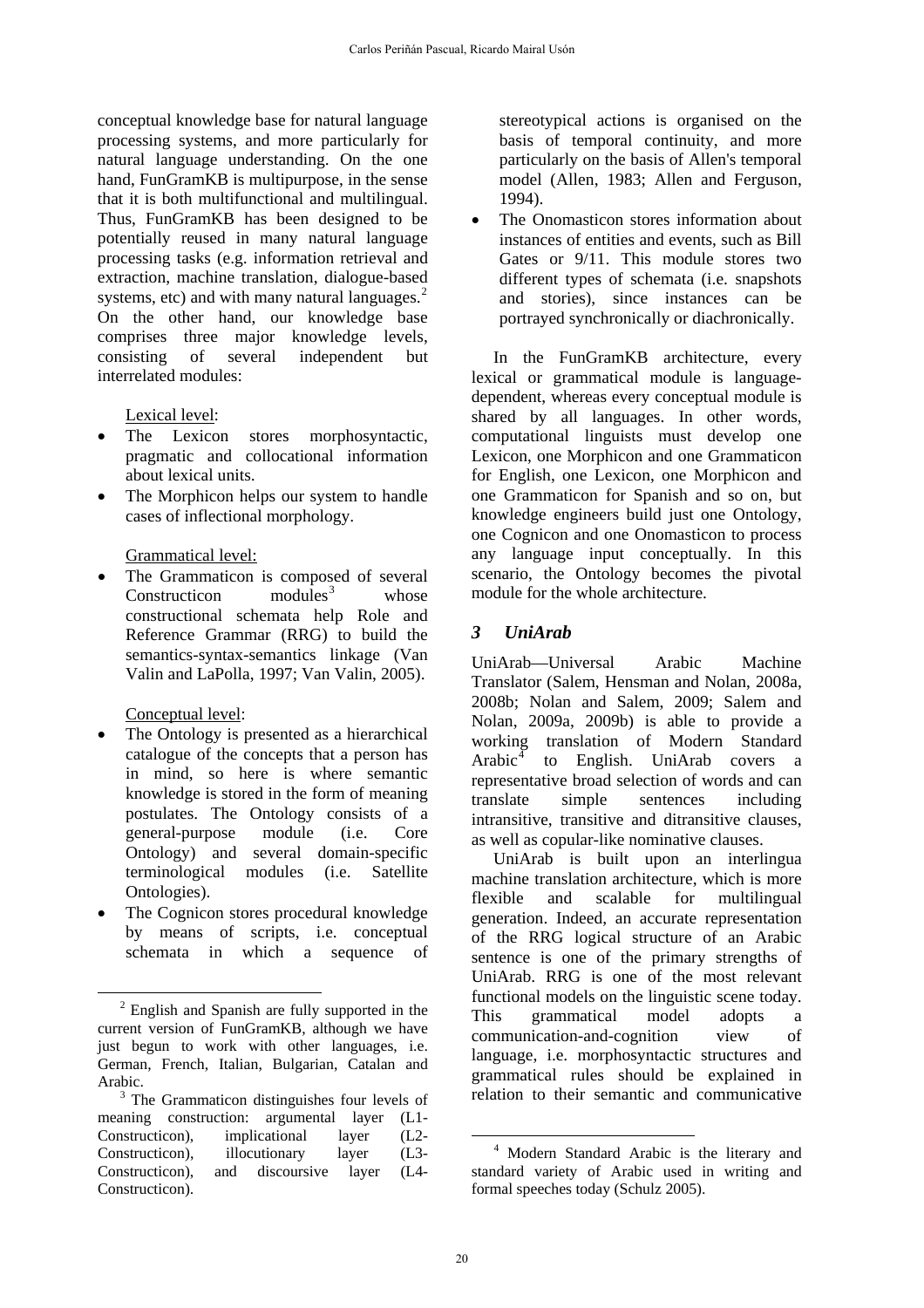functions. In RRG, the semantic and the syntactic components are directly mapped in terms of a linking algorithm, which includes a set of rules that account for the syntaxsemantics interface. As a result, RRG allows an input text to be represented in terms of a logical structure, which has been enhanced by a new formalism called "conceptual logical structure" (Periñán-Pascual and Mairal-Usón, 2009).

 Concerning the evaluation of UniArab, the results obtained by this machine translator were compared to their human-translated equivalents and to the results obtained by the translation services from Google (2009) and Microsoft (2009). Although these statistical machine translators have wider coverage, Salem and Nolan (2009b) demonstrated that UniArab provides more accurate and grammaticallycorrect translations.

However, the model of UniArab devised by Brian Nolan and his research team fails to provide an adequate treatment of the morphology and the semantics of lexical units. On the one hand, the UniArab Lexicon stores a separate lexical entry for every allomorph of a lemma, so inflectional morphology is not handled efficiently. On the other hand, UniArab avoids the problem of word sense disambiguation by adopting a naive one-wordone-sense approach to lexical polysemy. To overcome these deficiencies, one of our objectives is to replace the UniArab lexical database by a robust knowledge base such as FunGramKB.

# *4 Integrating FunGramKB into UniArab*

The new architecture of UniArab, in which FunGramKB has been fully integrated, breaks down into seven tasks: (1) tokenization, (2) morphological parsing, (3) syntax-semantics processing, (4) CLS construction, (5) syntactic generation, (6) morphological generation and (7) sentence generation. A brief description of these tasks is presented in the remainder of this section.

### **4.1 Task 1: tokenization**

The input is split into sentence tokens, and then into word tokens. In other words, the first task consists in segmenting the input into basic units of analysis, which mostly correspond to orthographic words. This phase also involves some pre-processing, identifying what is not to

be translated, such as punctuation marks and symbols.

# **4.2 Task 2: morphological parsing**

Lexical tokens are deprived of their inflectional affixes. The FunGramKB Lexicon adopts a lemma-based model, since regular inflected forms can be generated by a morphological component provided with inflectional patterns in the form of rules. More particularly, cases of inflectional morphology are handled by the FunGramKB Morphicon, which is made up of two submodules: MorphoRules, which contains a set of regular expression rules, and MorphoDB, a database of irregular word-forms.

#### **4.3 Task 3: syntax-semantics processing**

In this phase, the system resolves word sense disambiguation and determines the phrasal structure of the input, being both tasks performed in a parallel fashion. According to Mahesh (1995), neither sequential architectures, where a lower-level process does not get any feedback from a higher-level process, nor integrated architectures, where the different types of knowledge are not applied independently, are appropriate to model the syntax-semantics interaction in sentence understanding. In the new architecture of UniArab, a parallel configuration with an interactive controller preserves the independence of syntax and semantics while permitting bi-directional communication between the lexico-semantic parser and the syntactic parser.

At the end of this task, the system generates a syntactic representation of the input where lemmas have been replaced by conceptual tags. To illustrate, suppose that we want to translate into English the Arabic sentence (1), whose translation equivalent is (2).

- فر أ خالد الكتاب (1)
- (2) Khalid read the book.

In this case, the syntax-semantics processing outputs the parenthetical representation (3).

> $(NP(n(\%KHALID\ 00)),$  $VP(v(+READ_00), NP(det(the)),$  $n(+ \text{BOOK }00))$

Together with the representation (3), the system should also hold all features and values specific to each content word (i.e. adjective,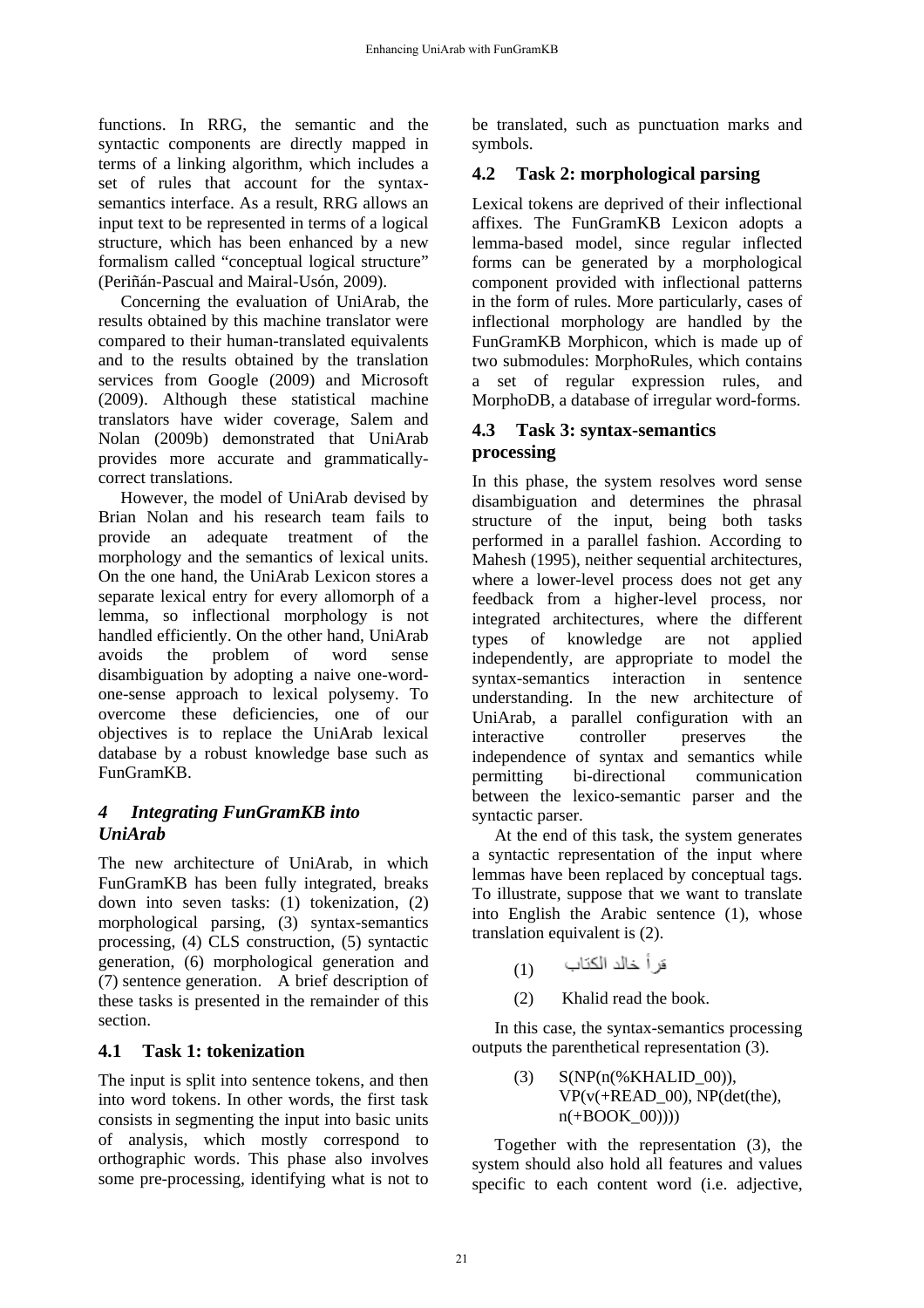noun or verb) in the input. For example, the feature-value structures (4) and (5) show the information assigned to the words  $\frac{1}{2}$  (i.e. read—past tense) and (i.e. read infinitive) according to the old and new models of UniArab respectively.

| (4) | a-Source word: |                      |
|-----|----------------|----------------------|
|     | b- Category:   |                      |
|     | c- Gender:     | m                    |
|     | d- Number:     | sing                 |
|     | e-Person:      | 3rd                  |
|     | f-Tense:       | past                 |
|     | g-Logical      | $<$ TNS: PAST        |
|     | structure:     | [do(x,[read(x,y)])]> |
|     | h-Translation  | read                 |
|     | (ENG):         |                      |

| (5) | a- Source word:     |                       |
|-----|---------------------|-----------------------|
|     | b- Concept:         | $+$ READ_00           |
|     | c- Category:        | v                     |
|     | d- Gender:          | m                     |
|     | e- Number:          | sing                  |
|     | f-Person:           | 3rd                   |
|     | g-Tense:            | past                  |
|     | h- Aktionsart:      | Active accomplishment |
|     | <i>i</i> -Thematic- | $x =$ Theme           |
|     | frame mapping:      | $y =$ Referent        |
|     | j-Translation       | read                  |
|     | (ENG):              |                       |

 Comparing both structures, we conclude that the difference does not lie just in the type and amount of information generated, but also in the way this information is obtained. In the case of (4), all the values are retrieved from the lexical entry, since a wordform-based model of computational lexicon is used. The advantage of this type of model deals with the simplicity to parse the input. However, this approach presents some drawbacks: redundancy of information, inefficient management of lexica and inability to predict new inflected forms (Lehrberger and Bourbeau, 1988; Trost, 2003). On the contrary, in the case of (5), values from features (d-g) are generated by the morphological parser. However, the most remarkable difference can be found in the logical structure, which is underspecified in features (h) and (i) in (5). The motivation of this approach is described in the task 4.

Since lexical information in FunGramKB is linked to the senses of words (i.e. senseoriented approach), a word-sense disambiguator should firstly tag the lemmas with a single conceptual label from the Ontology. Lexical ambiguity takes place when a word is linked to more than one concept in the Ontology. Although the semantic polyvalence of words contributes to the economy of language, this phenomenon poses a serious problem in machine translation. Unlike the original model of UniArab, our approach resolves lexical ambiguity by allowing the machine to obtain the most suitable type of information out of the context of the target word. For this purpose, Higinbotham's algorithm (1990: 134-144) for word sense disambiguation has been adapted to the characteristics of FunGramKB, as shown in Figure 1.

 For instance, if the sentence (2) were taken as the input text, the only ambiguous word would be *book*, since it is the headword of two lexical entries: (i) a set of printed pages and (ii) to make a reservation. According to Figure 1, this word would be easily disambiguated on the basis of its part of speech.

The word-sense disambiguation algorithm controls the access to various types of knowledge in FunGramKB, mainly from the Lexicon, the Grammaticon and the Ontology:

- Lexicon: idioms, morphosyntactic constraints (e.g. part of speech, number, gender, countability, adjectival position, pronominalization, etc), collocations, domain, and frequency.
- Grammaticon: high-level constructional schemata.
- Ontology: selectional preferences in the thematic frame, and spreading activation taking the form of the MicroKnowing.

The most complex task involved in this algorithm is our spreading activation method. The rationale behind the spreading activation is that the neighbouring context of the ambiguous word can trigger connections with many meaning representations in the knowledge base. In FunGramKB, the spreading activation is performed by the MicroKnowing, i.e. Microconceptual-Knowledge Spreading (Periñán-Pascual and Arcas-Túnez, 2005), which can be defined as a multi-level prereasoning process for the construction of the extended meaning postulates of FunGramKB concepts.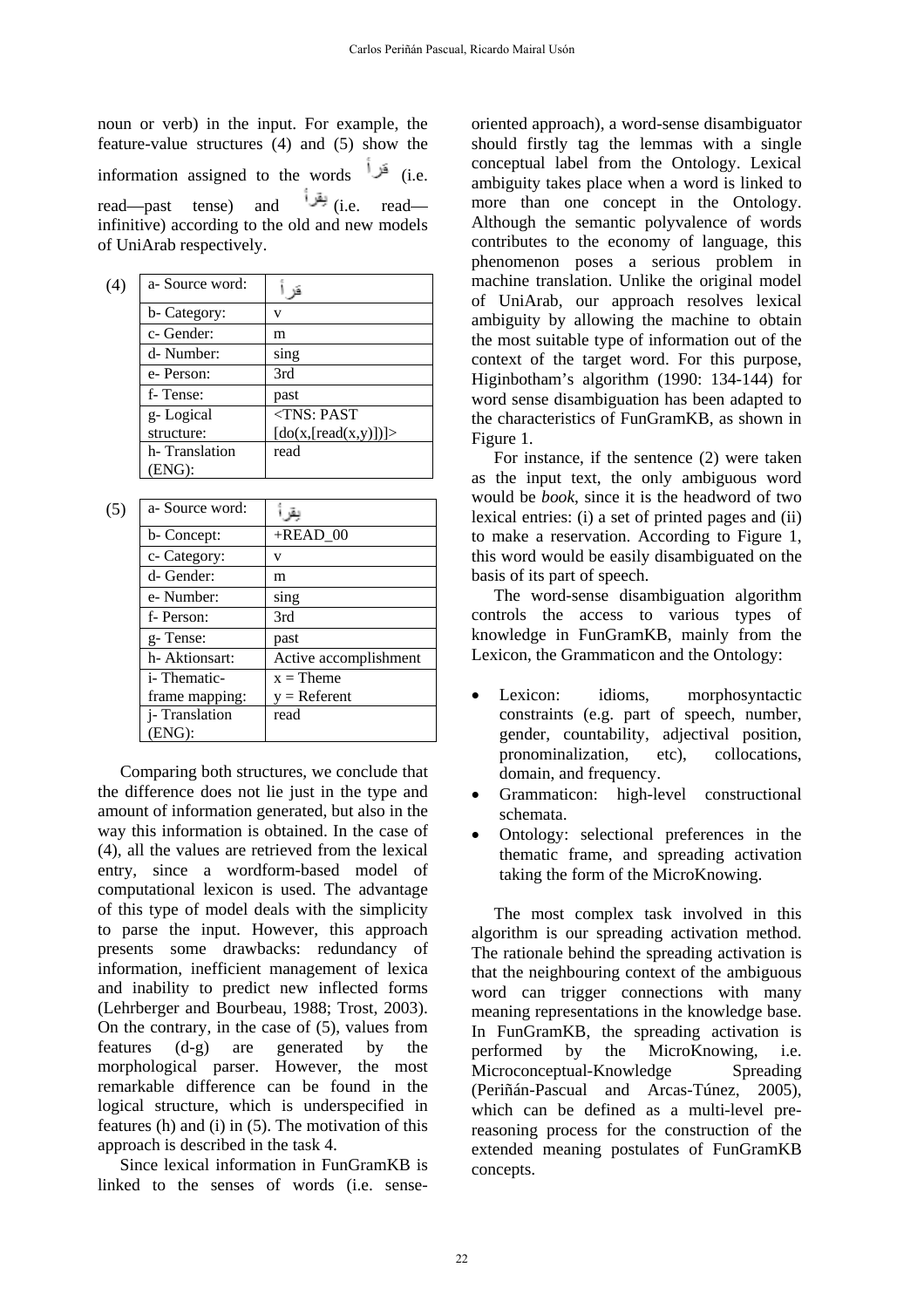```
IF the word is linked to more than one meaning THEN 
   IF the word occurs in an idiom or in a high-level constructional scheme THEN 
        Translate the entire phrase with its idiomatic meaning 
   ELSE 
       Check morphosyntactic constraints 
       IF only one meaning is left THEN 
           Use that meaning 
       ELSE
          Check selectional preferences 
          IF only one meaning is left THEN 
             Use that meaning 
          ELSE 
             Search for previous occurrences 
              IF the word has already occurred in the text THEN 
                 Use the same meaning used in the previous occurrence 
              ELSE 
                 Check technical domains 
                 IF there is one matching with the input domain THEN 
                     Use that meaning 
                 ELSE 
                     Apply a spreading activation method 
                     IF there is a winning candidate THEN 
                        Use that meaning 
                     ELSE 
                        Take the most frequent meaning 
                     END IF 
                 END IF 
             END IF 
          END IF 
      END IF 
   END IF 
END IF
```
Figure 1: Word-sense disambiguation algorithm.

One of the benefits of the MicroKnowing for a natural language processing knowledge base such as FunGramKB is that redundancy is minimized, whereas informativeness is maximized, in the semantic and common-sense knowledge repository. Therefore, a meaning postulate which is stored in FunGramKB does not necessarily include all the generic features of the *definiendum*, but just those predications which cannot be retrieved anywhere else in the knowledge base. For instance, the predications in the meaning postulate of +BIRD\_00 are presented in (6).

> (6)  $+(e_1: +BE_00 (x_1: +BIRD_00)_{\text{Theme}})$  $(x_2: +VERTEBRATE_00)_{Referent})$ \*(e<sub>2</sub>: +COMPRISE\_00  $(x_1)$ <sub>Theme</sub>  $(x_3)$ :  $_{\text{m}}$  +FEATHER\_00 &  $_{2}$  +LEG\_00 &  $_{2}$  $+WING_00)$ <sub>Referent</sub>) \*(e<sub>3</sub>: +FLY\_00  $(x_1)_{Agent} (x_1)_{Theme}$  $(x_4)$ Origin  $(x_5)$ Goal)

In this example, the MicroKnowing allows the system to enrich the conceptual representation of +BIRD\_00 by retrieving other prototypical features such as "birds lay eggs" or "birds can breathe" from the meaning postulates linked to other concepts in the Ontology. Computationally speaking, this is feasible because the MicroKnowing takes place in a multi-level scenario, since it is performed by the iterative application of two types of reasoning mechanisms: inheritance and inference. Whereas inheritance strictly involves the transfer of one or more predications from a superordinate concept to a subordinate one in the Ontology, our inference mechanism is based on the constructs shared between predications linked to conceptual units which do not take part in the same subsumption relation within the Ontology. In this way, the MicroKnowing allows the system to reveal the semantic and common-sense knowledge underlying the input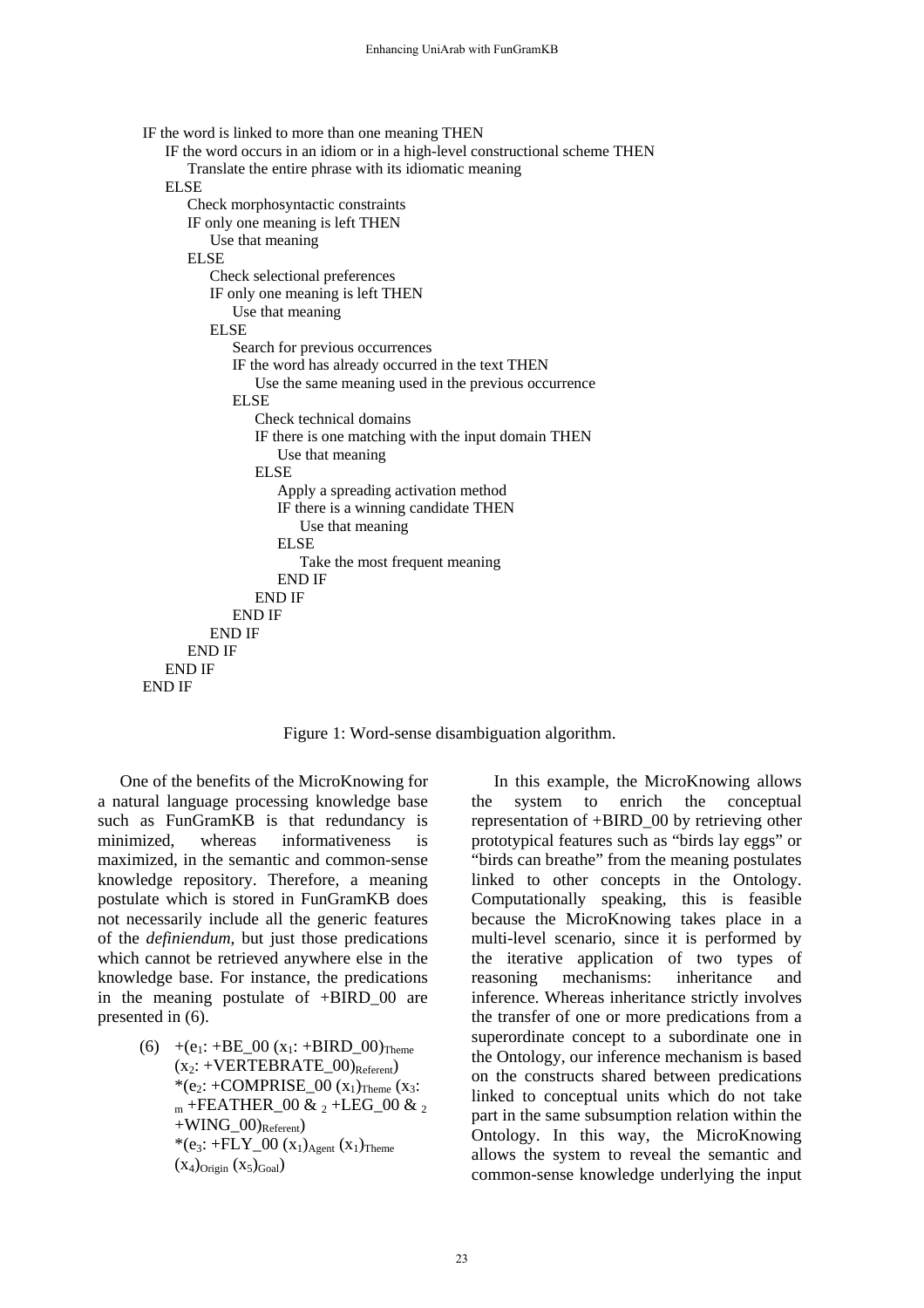text. Finally, a measure of relatedness such as the Adapted Lesk Algorithm (Banerjee and Pedersen, 2002; Patwardhan, Banerjee and Pedersen, 2003) should be applied to the inventory of extended meaning postulates resulting from the MicroKnowing triggered by the nouns and verbs present in the input. The winning candidate is that meaning of the ambiguous word with the highest index of relatedness with respect to the meanings of the neighbouring words in the source text.

### **4.4 Task 4: CLS construction**

The conceptual logical structure (CLS) is developed out of the phrasal structure together with the lexico-conceptual information obtained in the task 3. The creation of the CLS is the most crucial phase along this translation process.

As can be seen in (4), the whole logical structure of the lexical unit *read* was stored in the lexical entry. On the contrary, the FunGramKB CLS Constructor can build automatically the representation (7) from the *Aktionsart* and *Thematic-frame mapping* features in the Lexicon and from the conceptual knowledge stored in the Ontology, together with the application of the RRG linking algorithm.

> (7) do  $(x_{Theme}, \text{F+READ_00 (x_{Theme},$  $(y_{\text{Referent}}))$ ] & INGR +READ\_00  $(V_{Referent})$

This shift from the standard RRG model of logical structure to the CLS approach makes the system handle real language-independent representations, since these are made of concepts and not words.

Following the example (1), the output of this task can be seen in the CLS (8), whose conceptual instanciations are also enriched by lexico-conceptual information represented in the form of feature-value matrices.

> (8)  $\leq$ <sub>IF</sub> DECL  $\leq$ <sub>INS</sub> PAST  $<$  do  $(\%KHALID$   $00$ <sub>Theme</sub>,  $[+READ$  00  $(\%KHALID_00_{Theme},$  $+$ BOOK\_00<sub>Referent</sub>)] & INGR  $+READ_00 (+BOOK_00_{Referent})>>$

#### **4.5 Task 5: syntactic generation**

The English Grammaticon maps the CLS into a structured syntactic representation on the basis of the RRG linking algorithm. Thus, the syntactic representation for the CLS (8) is as follows:

```
(9) S(NP(n(Khalid)), VP(v(read), 
     NP(det(the), n(book))))
```
 As can be noted, concepts have been now replaced by the translation equivalents of the source words.

## **4.6 Task 6: morphological generation**

In this phase, lemmas in the syntactic representation are replaced by suitable wordforms. This requires that the feature-value structures should be accommodated to the information of the target words, so the target Lexicon plays an important role in this task.

Although FunGramKB relies heavily on the Morphicon for the construction of inflectional forms, some lexical features of the target words help the system to determine the morphological submodule to be triggered: MorphoRules or MorphoDB. For example, the lexical entry of *read* states that its verb paradigm is irregular, so expression rules from MorphoRules are blocked out in benefit of ready-made morphological forms from MorphoDB.

## **4.7 Task 7: sentence generation**

Finally, the output of the sentence generator takes the form of sentence (2). The architecture of the enhanced UniArab system is shown in Figure 2.

# *5 Conclusions*

The advantage of UniArab lies in the deployment of an interlingua architecture which uses a robust functional linguistic model in the machine translation kernel. UniArab clearly outperforms existing systems in the processing of simple sentences, suggesting that RRG is a promising candidate for Arabic-to-English machine translation.

 By replacing UniArab lexical database by FunGramKB, where lexical entries are more informative and meaning capabilities are deeper, the system can begin to cope with complex multilingual input.

### *Acknowledgement*

Financial support for this research has been provided by the DGI, Spanish Ministry of Education and Science, grant FFI2008-05035- C02-01/FILO. The research has been cofinanced through FEDER funds.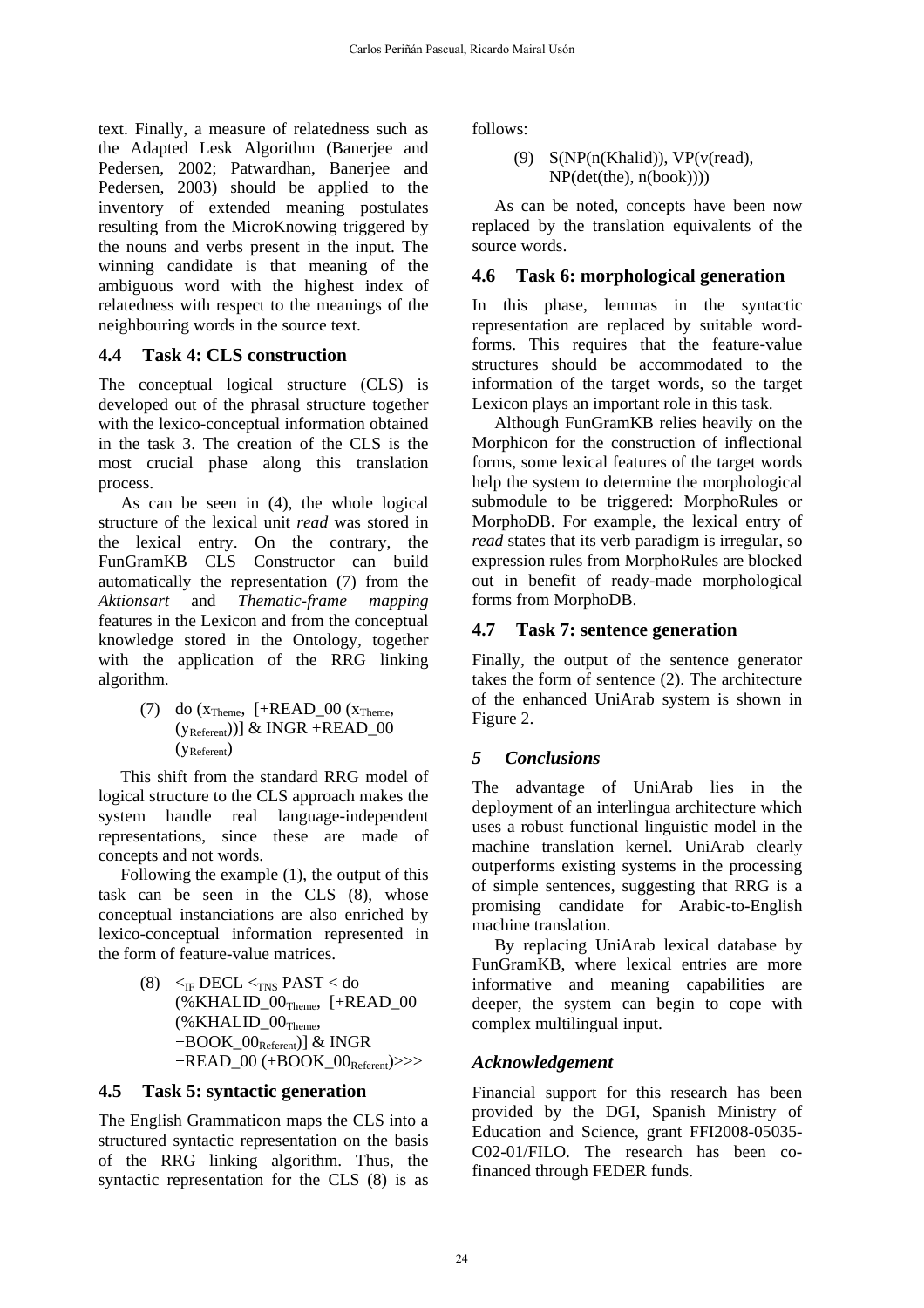

Figure 2: The new architecture of UniArab.

#### *References*

- Allen, J.F. 1983. Maintaining knowledge about temporal intervals. *Communications of the ACM*, 26 (11): 832-843.
- Allen, J.F. and G. Ferguson. 1994. Actions and events in interval temporal logic. *Journal of Logic and Computation*, 4 (5): 531-579.
- Banerjee, S. and T. Pedersen. 2002. An adapted Lesk algorithm for word sense disambiguation using WordNet. In<br>*Proceedings of the*  $3^{rd}$  International *Proceedings of the 3rd International Conference on Computational Linguistics and Intelligent Text Processing*. Springer, London, 136-145.
- Google. 2009. Google Translator. http://translate.google.com.
- Higinbotham, D.W. 1990. *Semantic cooccurrence networks and the automatic*

*resolution of lexical ambiguity in machine translation*. Ph.D. thesis. University of Texas, Austin.

- Lehrberger, J. and L. Bourbeau. 1988. *Machine Translation: Linguistic Characteristics of MT Systems and General Methodology of Evaluation*. John Benjamins, Amsterdam: Philadelphia.
- Mahesh, K. 1995. *Syntax-semantics Interaction in Sentence Understanding*. Ph.D. thesis. Georgia Institute of Technology, Atlanta.
- Mairal Usón, R. and C. Periñán Pascual. 2009. The anatomy of the lexicon component within the framework of a conceptual knowledge base. *Revista Española de Lingüística Aplicada*, 22: 217-244.
- Microsoft. 2009. Microsoft Translator. htttp://www.windowslivetranslator.com/Def ault.aspx.